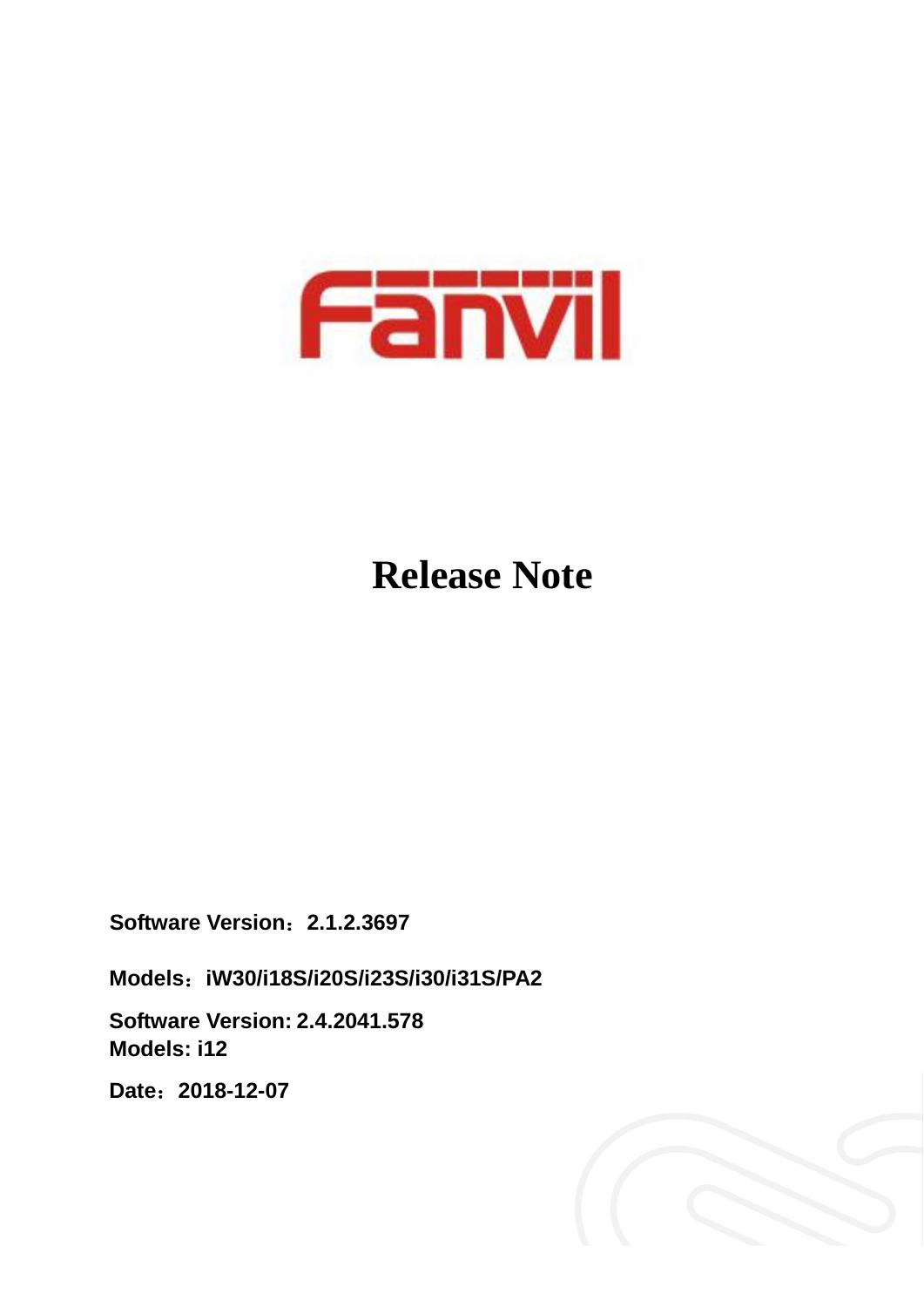### **1 New Features**

1. Added the Metaswitch server type, which is compatible with the Metaswitch server.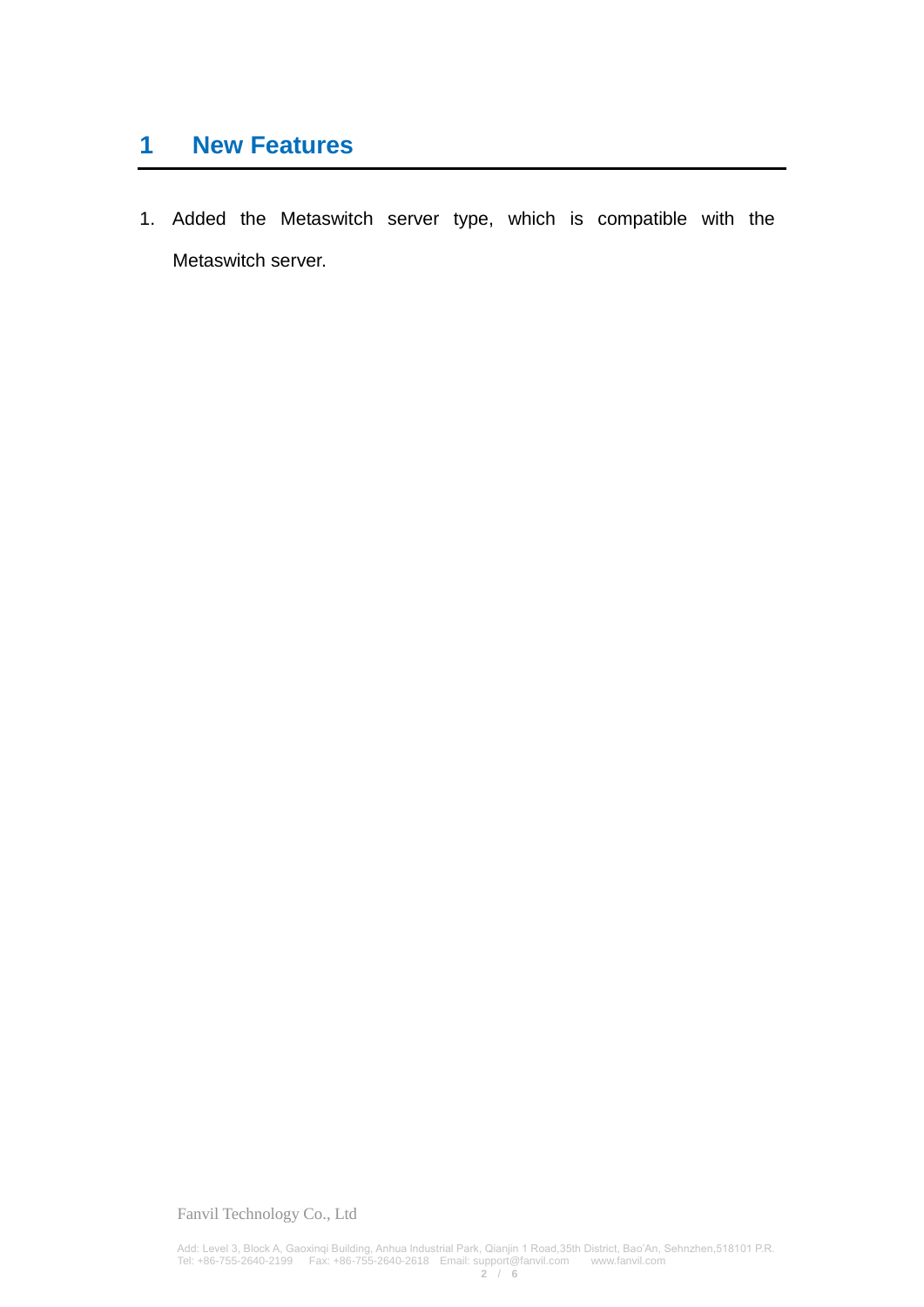# **2 Optimization**

1. Optimized the length of the Server Address URL under Static Provisioning Server module to 256.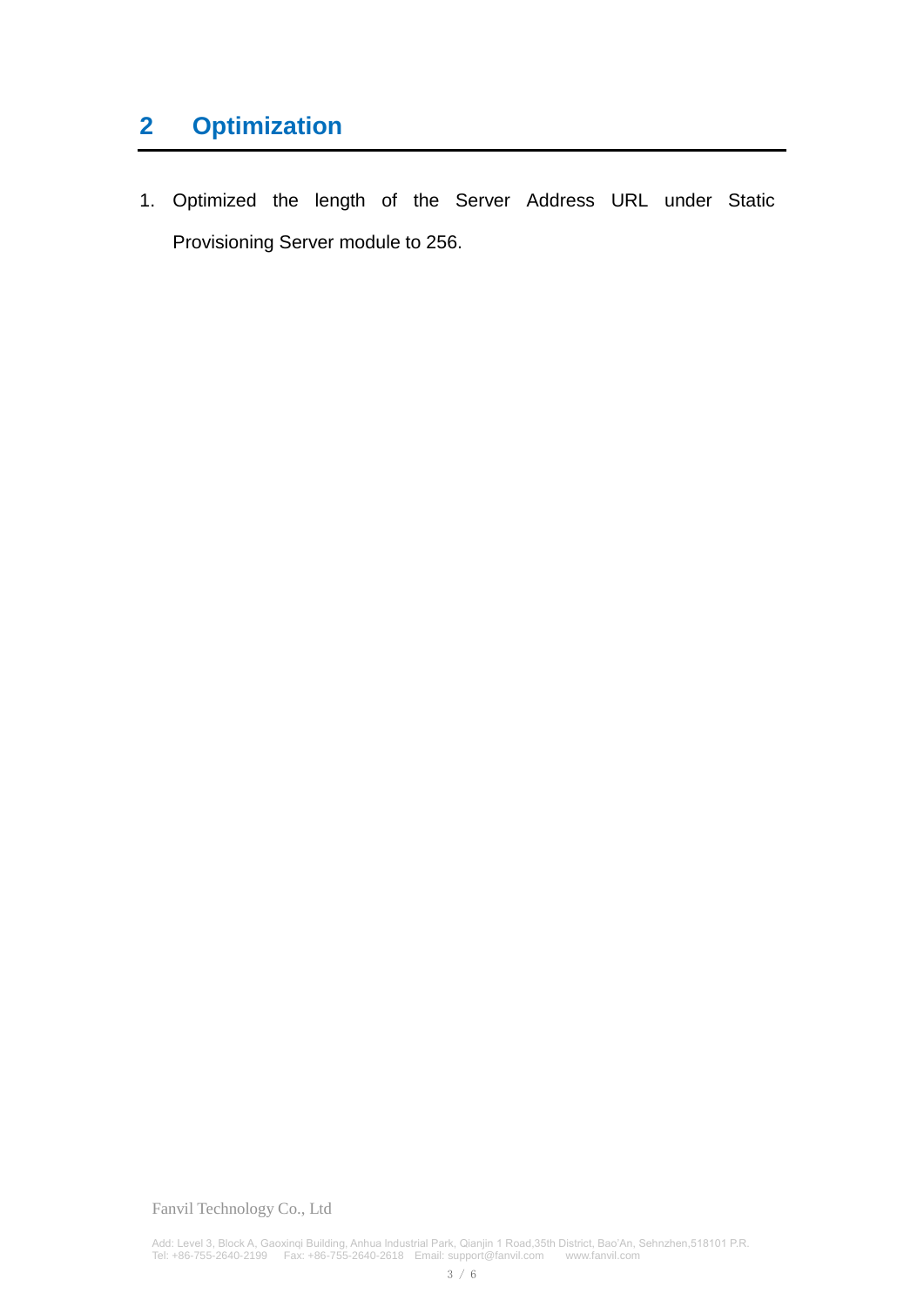### **3 BUG Fixes**

1. Fixed the issue that registered to the Metaswitch server using the TLS protocol and enabling the SRTP, there will be a single way call after long-term call.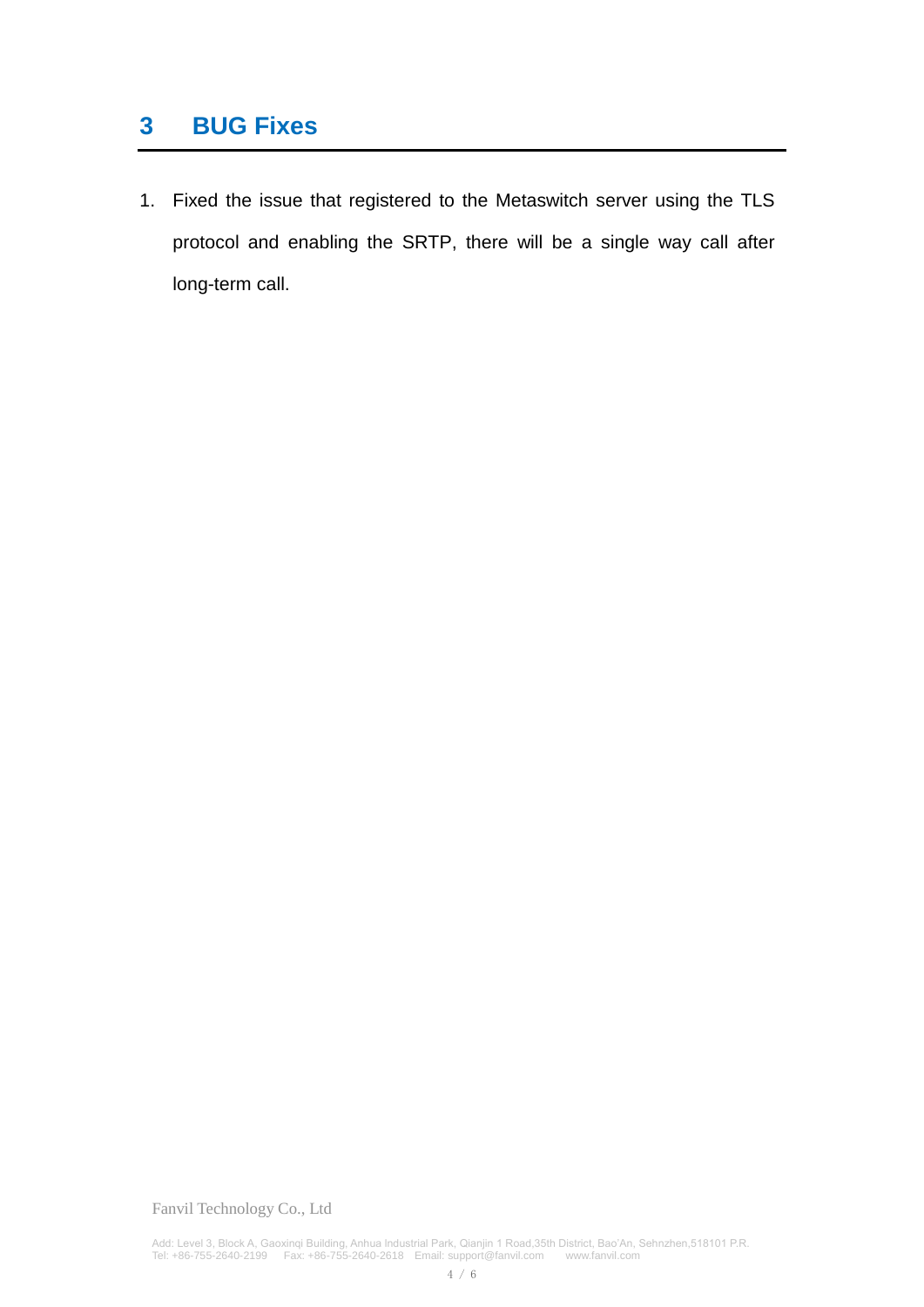## **4 New Features Description**

#### **1. Added the Metaswitch server type, which is compatible with the**

#### **Metaswitch server.**

**Description:** On the Web Page Line >> Advanced Settings page, select the server type as Metaswitch, which compatible with the Metaswitch server Intercom and other functions.

Web page configuration:

|                       | <b>Basic Settings</b><br><b>SIP</b>                          | <b>Dial Peer</b>                                     | <b>SIP Hotspot</b>                                                      |                                 |
|-----------------------|--------------------------------------------------------------|------------------------------------------------------|-------------------------------------------------------------------------|---------------------------------|
| > System              | Enable DND<br><b>Blocking Anonymous Call</b>                 |                                                      | <b>Ring Type</b><br>Conference Type                                     | Default v<br>Local v            |
| > Network             | Use 182 Response for Call waiting<br>Anonymous Call Standard | ∩<br>None<br>v                                       | Server Conference Number<br><b>Transfer Timeout</b>                     | Second(s)                       |
| Line<br>×.            | Dial Without Registered<br>Click To Talk                     |                                                      | <b>Enable Long Contact</b><br><b>Enable Use Inactive Hold</b>           |                                 |
| <b>EGS Setting</b>    | <b>User Agent</b><br>Response Single Codec                   | ∩                                                    | Use Quote in Display Name                                               |                                 |
| <b>EGS Access</b>     | Enable Blocking Anonymous Call                               |                                                      | Disable Blocking Anonymous Call                                         |                                 |
| $\angle$ EGS Logs     | <b>Specific Server Type</b>                                  | Metaswitch $\mathbf{v}$                              | <b>Enable DNS SRV</b>                                                   |                                 |
| <b>Door Lock</b><br>5 | <b>Registration Expiration</b><br>Use VPN<br><b>Use STUN</b> | 3600<br>Second(s)<br>$\overline{\blacktriangledown}$ | <b>Keep Alive Type</b><br>Keep Alive Interval<br><b>Sync Clock Time</b> | SIP Optior ▼<br>60<br>Second(s) |
| > Function Key        | <b>Convert URI</b>                                           | $\overline{\blacktriangledown}$                      | <b>Enable Session Timer</b>                                             |                                 |